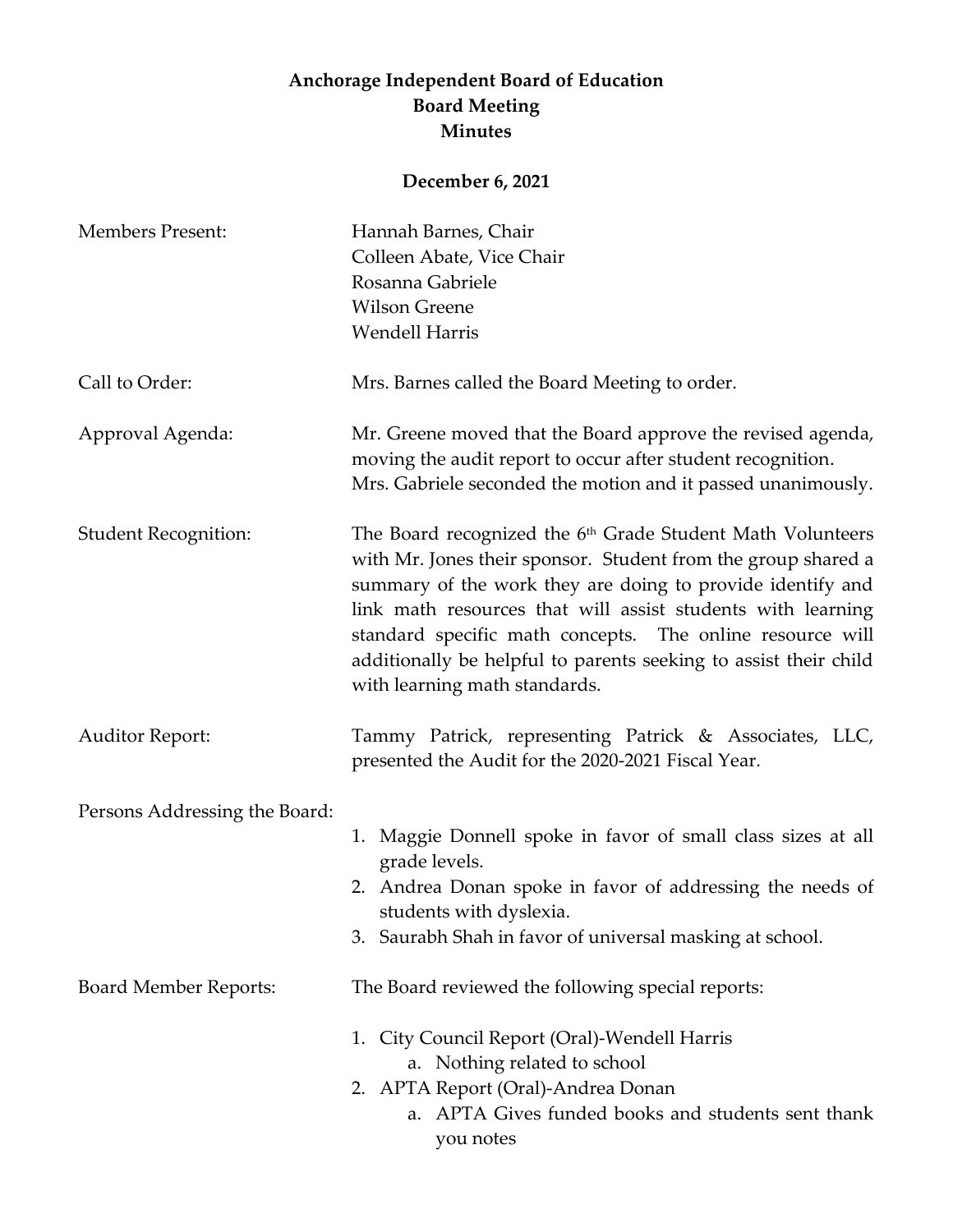- b. Christmas in Anchorage is coming soon
- 3. Other Board Reports/Announcements-None
- 4. Other Reports-None

Staff Member Reports: The Board reviewed the following special reports:

- 1. Personnel Report (Ms. Ransdell)
- 2. Conference Participation Schedule (Ms. Ransdell)
- 3. ECE Enrollment Projections (Ms. Clark)
- 4. School Report/Council Report (Mr. Terry)
- 5. Superintendent's Report (Ms. Ransdell)
- 6. Data Dashboard (Ms. Ransdell)
- 7. First Reading of Recommended Board Policy Change (Ms. Ransdell)
- 8. Dyslexia Policy Considerations (Ms. Ransdell)
- 9. Staff Holidays for Year-Round Employees (Ms. Ransdell)
- 10. Review of Superintendent's Itemized Travel Reimbursement Request (Mr. Travis)
- 11. Treasurer's Report (Mr. Travis)

Consent Items for Approval:

- 1. Common Carriers
- 2. Vouchers
- 3. Minutes of November 15, 2021 Regular Board Meeting

Mr. Greene moved that the Board approve the consent items as amended.

Ms. Gabriele seconded the motion and it passed unanimously.

## Approval of FY21 Audit Report:

Mr. Greene moved that the Board approve FY21 Audit Reports as presented.

Mrs. Abate seconded the motion and it passed unanimously.

Approval of WHAS Crusade for Children Grant Application:

Mr. Greene moved that the Board approve the application for the 2022-2023 WHAS Crusade for Children Grant for special education services.

Mrs. Gabriele seconded the motion and it passed unanimously.